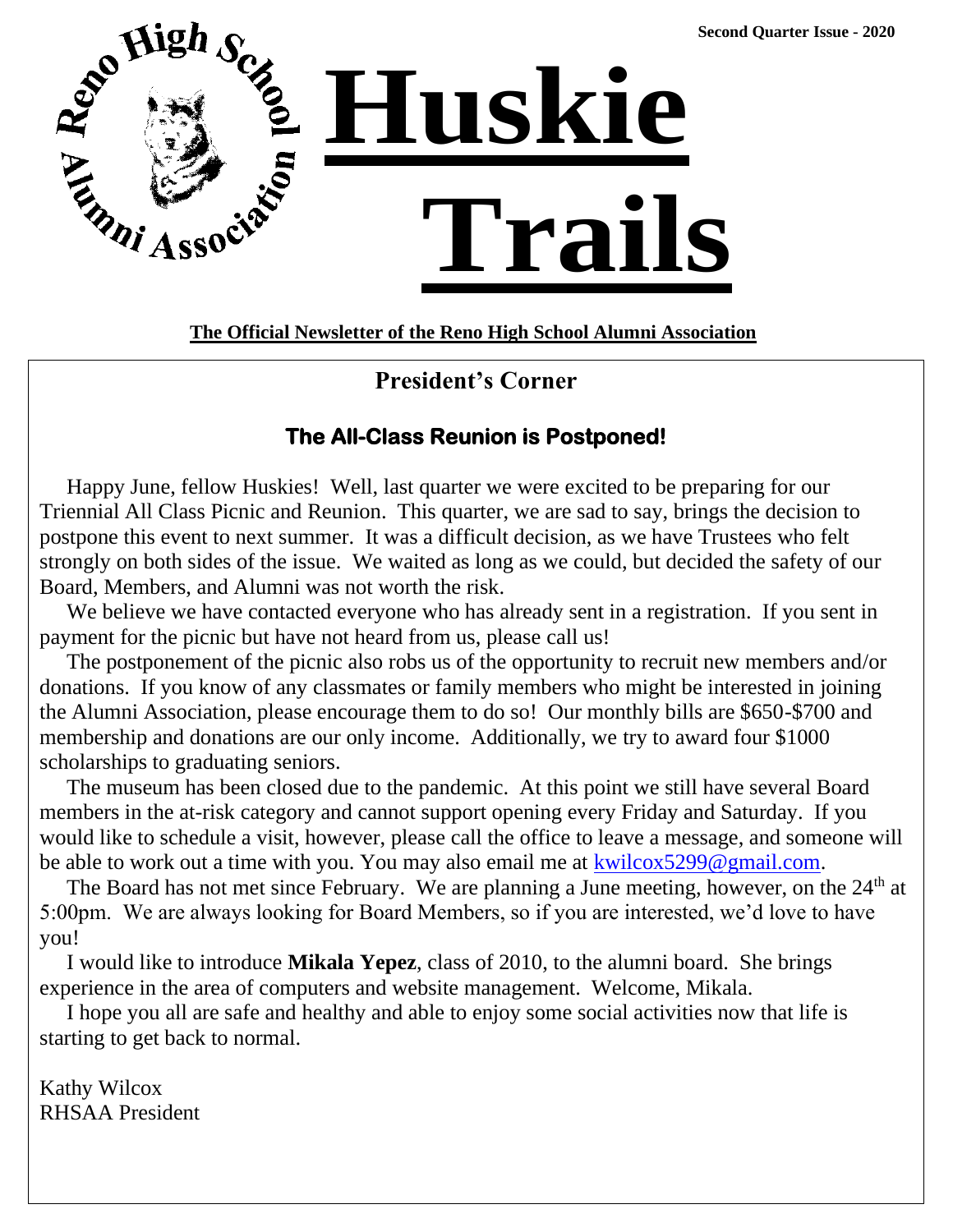#### **SPANISH FLU**

 As we go through this coronavirus pandemic with school and businesses closed, we might think back over 100 years ago when the U.S. suffered through another pandemic called the Spanish influenza (H1N1) or "Blue Death." The pandemic started in January 1918 and ended in December 1920. The influenza did not originate in Spain. Spain was a neutral country during the war with a free media that covered the outbreak from the start, first reporting on it in Madrid in May 1918. Allied countries and the Central Powers had wartime censorship and covered up news of the pandemic to keep moral high. Since Spain was the only one reporting it, many believed it originated there.

 Reportedly, the flu came from a pig farm in Kansas where a young man from the farm joined the Army and was stationed at Fort Riley, Kansas. Two weeks later, the flu quickly spread throughout the post and 1,100 soldiers were hospitalized and 38 died. The flu quickly spread to other military installations in the U.S. and overseas. In 1918 as the first World War was still raging, the Spanish influenza had been making its way through Europe and affecting the ranks of the American military who were stationed there. The movements of troops in WW1 spread the disease especially in crowded settings such as in trenches or crowded troop ships. By the end of 1918, 57,000 U.S. troops died from the flu compared to the 53,000 who died in combat. The troops soon would bring the flu back to the United States military bases where it further spread to overcrowded Army camps and Naval bases.

 Worldwide, the flu infected 500 million people which was 1/3 of the world's population at the time. This resulted in 40-50 million deaths.

 The flu came in three separate waves. At first, officials downplayed the severity of the outbreak, but by autumn, healthy adults and children from cities to remote rural areas were getting sick, with many dying within days. Unlike the current coronavirus which has mainly sickened seniors with underlining health conditions, the Spanish influenza infected otherwise healthy 15-40 year-olds.

 There were 675,000 deaths in the U.S. Locally, the first case in Nevada was October 1918 and within weeks Reno's Board of Health imposed a precautionary city-wide quarantine. All theaters, hotels, churches, fraternal lodges, dance halls and Reno High School were ordered closed and all public gatherings were banned. Mines were shut down and trains stopped at state lines for screening of passengers. Wearing of gauze face masks was mandatory and those not wearing one were fined \$25. It was also illegal to spit on sidewalks. At first, grade schools stayed open with students placed in alternating seats and prohibited from mingling on the playgrounds. But as the number of cases spiked, they also closed. At one point, about 80 percent of the children in Carson City Orphans Home were sick. Schools in Sparks were shut down for a month. Chairs were removed from saloons intended to discourage loitering. Most schools were reopened in February 1919. In Nevada there were 4,000 cases with 102 deaths mainly occurring in southern Nevada. Nevada had a population of 80,000 residents at that time. In Washoe County there were 560 reported cases and 7 deaths. The exact number was difficult to determine because many of the sick went on to develop pneumonia. Most of those having pneumonia died and not counted as flu deaths. Like today, there was a critical shortage of doctors, nurses, and medical supplies.

 Some of the unusual and creative local remedies of the day were eating red pepper sandwiches, wearing red color clothes, eating more onions, putting sliced onions around the house, wearing a bag of camphor around the neck, gargling with salt water, and sprinkling sulfur in one's shoes.

 Here is a 1918 children's playground rhyme: *"I had a little bird, its name was Enza. I opened a window, and in-flu-enza."*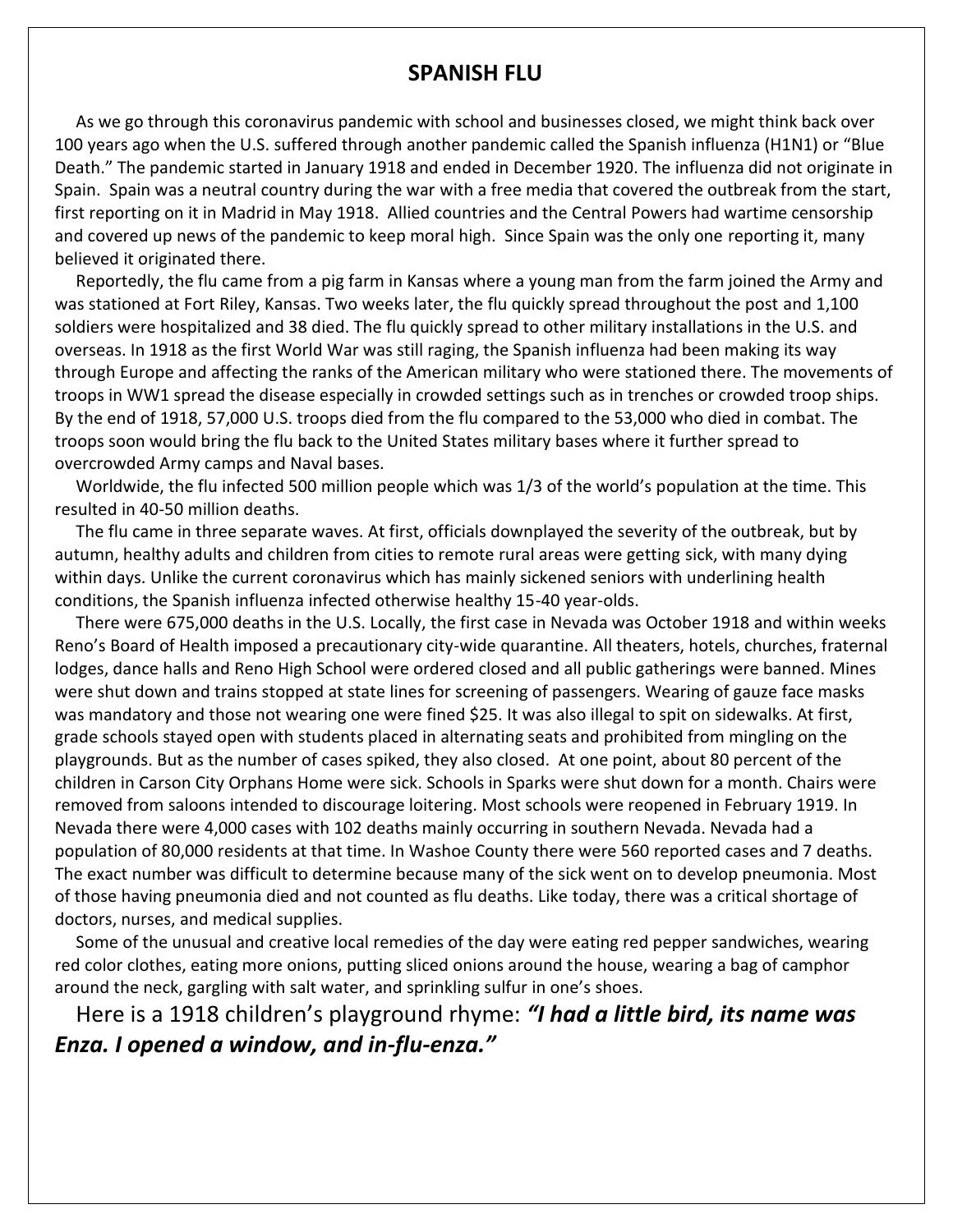# **SPANISH FLU AND RENO HIGH SCHOOL**

The best way to determine the impact of the flu on the students is to examine the 1919 yearbook called, "La Victoire," which covers the period from September 1918 to June 1919. A student wrote, "None of us can fully realize the immensity of the problem of readjustment, but there is a way that each one of us may help to solve that problem. And that way lies before us right in the school today; Namely, to re-establish and revive the school spirit and enthusiasm, which has been suppressed and almost crushed by the conditions caused by the Great War, and by the terrible epidemic of influenza." Remember WWI came to an end on November 11, 1918. A calendar in the yearbook gave us a timeline of activities for the year. The following are items referencing the Spanish flu:

October 7, 1918 – The flu takes possession (school closed)

November 18 – Our unexpected vacation has 'flu' away and so has the war. We celebrate with an all morning assembly

November 19 – Mammas won't let their darlings come to school yet – school closed again.

November 25 – Where, oh, where, has the football season gone? (season closed)

November 29 – The furnace tried to quit working but we had to go to school in the afternoon anyhow.

December 3 – Everybody stays home. More flu.

December 4 – School closed again. Christmas vacation after all.

December 30 – Here we are again and there's such good skating on the river.

January 2, 1919 – We welcome the New Year by not knowing anything (lack of school)

January 7 – The furnace and Mr. Vaughn (principal) both have the flu.

January 8 – Furnace recovered – Mr. Vaughn still 'fluey.'

January 9 – A very pleasing announcement made – school on Saturdays.

January 11 - (Saturday) It's a cruel old world.

March 5 – No more school on Saturdays.

 In the athletics section of the yearbook, a student wrote, "The football season opened with a very bright outlook this year. Plenty of good material showed up and there promised to be some very exciting games. Unfortunately, the "flu" took possession of the entire state just when the material was being whipped into fighting shape, and football was called off." Boys basketball team tried to get going with Mr. Vaughn as coach, but the games were cancelled. The girls' basketball team played in three scheduled games against Fallon in March and a game with alumnae. There was hope that next year they could have a regular season just like they did "before the war." In May, the baseball team was formed at the last moment because other sports were cancelled. The team played 4 games – two each against the Stewart Indians and Susanville. Reno High School had a difficult year similar to what students are going through today. Now students make up lessons on-line or completing lesson packets while students in 1918 -1919 had to suffer through Saturday School. Sports in both generations were cancelled due to the pandemics.

In 1918, a student drew this sketch of the Spanish Flu in the yearbook. It says, "This influenza germ got a hold of Reno High School." "Highly Magnified."

High School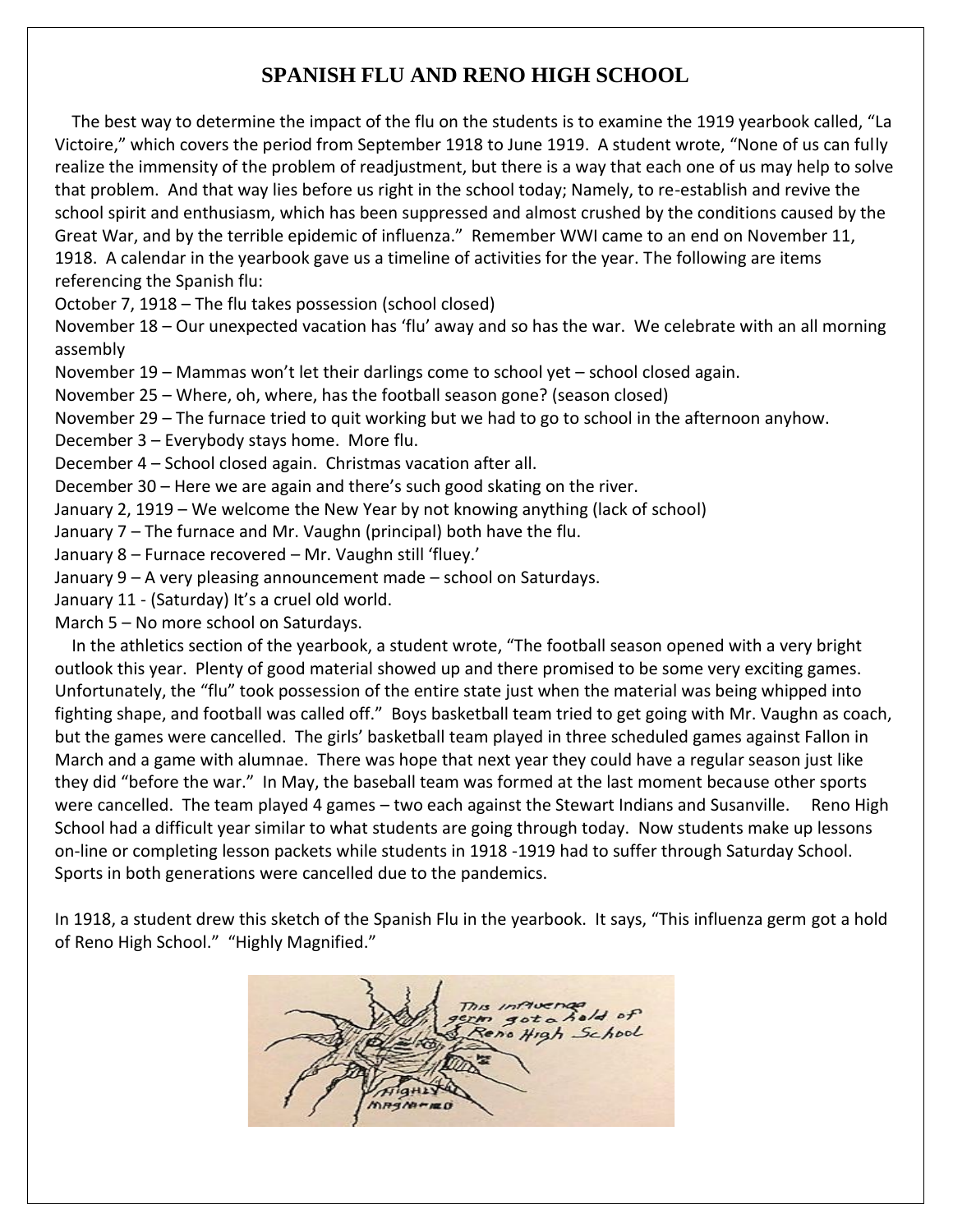# **AROUND THE RHS CAMPUS**

- 1. Due to the coronavirus pandemic, the Nevada Interscholastic Activities Association (NIAA) suspended all high school athletics for the rest of the year starting on March 16<sup>th</sup>.
- 2. The Big News!! Teacher Christy Briggs was selected as the 2020 National Speech and Debate Educator of the Year. She has been an English, Journal and debate teacher for the last 13 years. Congratulations, Christy.
- 3. Speech and Debate won the Northern Nevada Championship for the 25<sup>th</sup> year in a row. This group broke 1,000 points which no team has done in 13 years.
- 4. Newspaper Maggie Arden was named Journalist of the Year for the state of Nevada.
- 5. Boys and Girls Basketball teams won Academic State out of all 4A schools.
- 6. Boys Basketball coach, Matt Ochs, was named the High Desert League Coach of the Year.
- 7. Girls Basketball first team in the High Desert League were Maddy Shults, Hana Hackbusch, Gracen McGwire.
- 8. Boys Basketball High Desert League first team was Skylar Hales.
- 9. Wrester Ryan Lopez won regional championship.
- 10.Skier Tyler Francis was the individual state champ in slalom, giant slalom and combined.
- 11. Pole vaulter, Samantha Sheppard-Moore, was accepted to attend the U.S. Military Academy at West Point. She is one of the top pole vaulters in the nation.

# **2020 RHSAA Scholarship Winners**



Helena Rowe will attend Seton Hall University in New Jersey and major in business and law.



**Lucas Seitz** plans to attend UNR and study electrical engineering.



**Madison Paszek** plans to major in environmental science and minor in French at the University of Oregon.



**Kathleen Bradley** plans to attend the University of Utah. She has not decided on a field of study.



**Breanna Paszek** is this year's winner of the Westover Family Scholarship. She plans to attend UC Santa Barbara and major in environmental science. RHSAA coordinates the awarding of this 4-year scholarship which is the largest scholarship given at Reno High.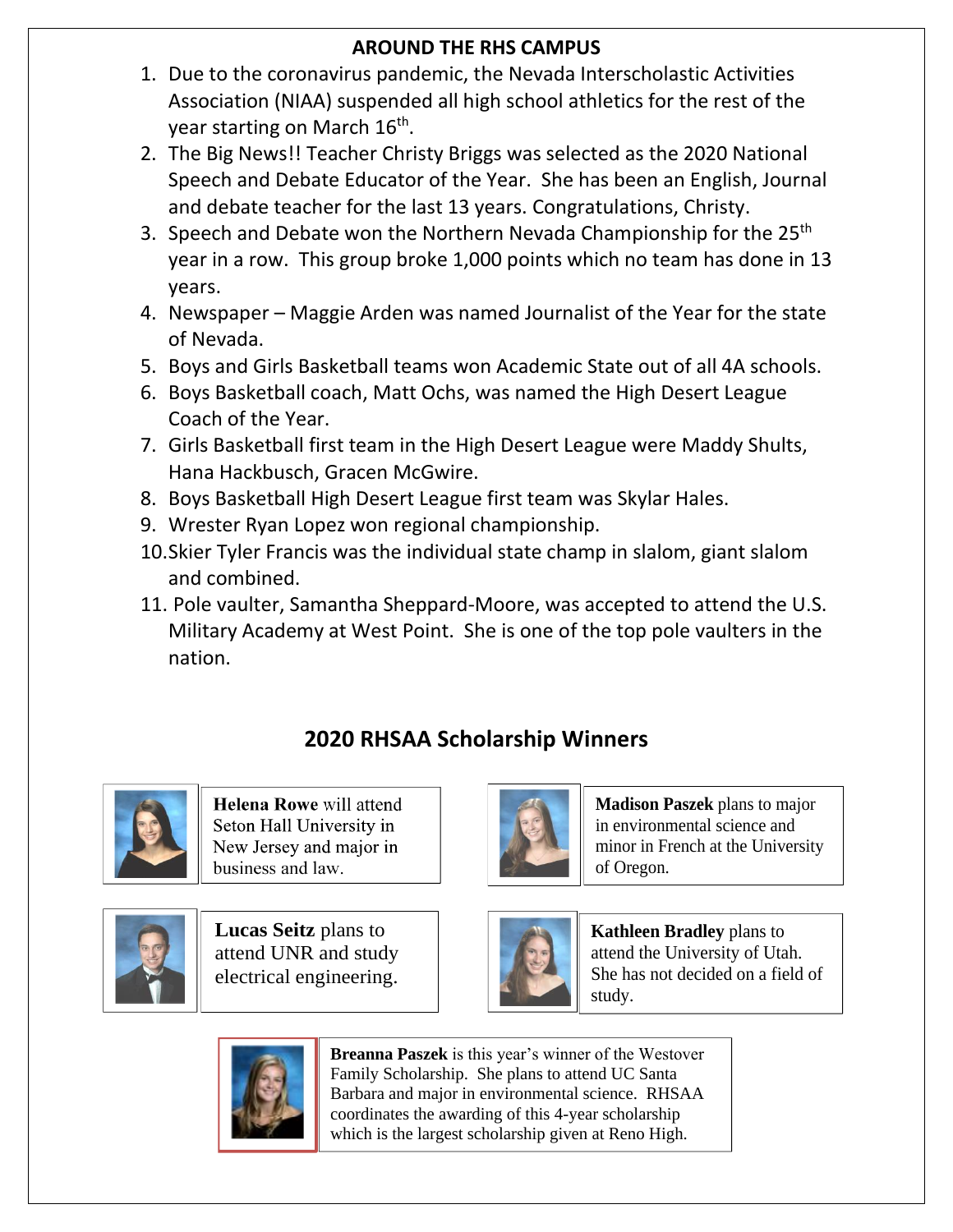### **SKATING ON THE RIVER**

*From the 1919 yearbook, there was an article about skating on the Truckee River for the first time*:

"This January, for the first time in the history of Reno, the Truckee River froze over and, from the dam to the pipe bridge, the river was covered with skaters.

 The Mayor saw to it that the fire department flooded it every night and the chain-gang smoothed it off so that it was as slick as possible. Lights were put up along the bank and bondfires built to make it attractive in the evenings. The High School turned out full force with their skates, even the faculty enjoying the fun. We found we had some real 'champs' among both boys and girls. The boys kept the hockey field busy most the time and some exciting games were held between the different organizations. 'Crack-the-whip' was also a popular game and, when a long line of boys and girls came sweeping toward you, it was time to move.

 On the side of the river opposite the lights there was a long smooth place, which proved particularly attractive to couples skating together in the evenings. Everyone was interested in the sport, crowds of people and cars lining the river at all times.

 Reno Hi certainly enjoyed it and we were all sorry when the thaw came, and we were forced to go back to unexciting sports."

## **THE ELECTRIC CLUB**

This unusual club was organized in 1920 with the purpose of stimulating interest in the knowledge of electricity among RHS students. Physics teacher, Mr. Kent, was instrumental at starting the club and drew up a constitution, and officers were elected. The plan of the club was to give a large electrical show at the end of the year and to make the event an annual occurrence. The proceeds were to be used to buy new electrical apparatus. Due to the limited time and because of the many activities at the end of the school year, the club was forced to cancel the event. The Electric Club was never heard of again.

## **MORE ON BUD BEASLEY**

*We are always on the lookout for interesting stories about one of our Alumni Association founding fathers and RHS teacher, counselor, and coach, Bud Beasley. The following is from Tim Mueller who wrote about Reno's baseball history:*

"Bud Beasley was an amazing person. I knew that he had taught at Reno High School for many years, but I learned that he also played baseball and coached the Reno High School baseball team. He told me a story about when the Stead Air Base needed to get rid of some extra uniforms and equipment. Beasley did not have a large enough budget to purchase what he needed, and the airbase staff did not feel that they could just give him the discards (much of which was still brand new and boxed), so they dumped them off on the side of the road while Beasley followed behind them in a truck and picked them up."

**Teacher's Passing**: Master Sargant (Retired) Loren Becker died on May 13, 2020. He was the Senior Army Instructor at Reno High's JROTC program from 1968 to 1975.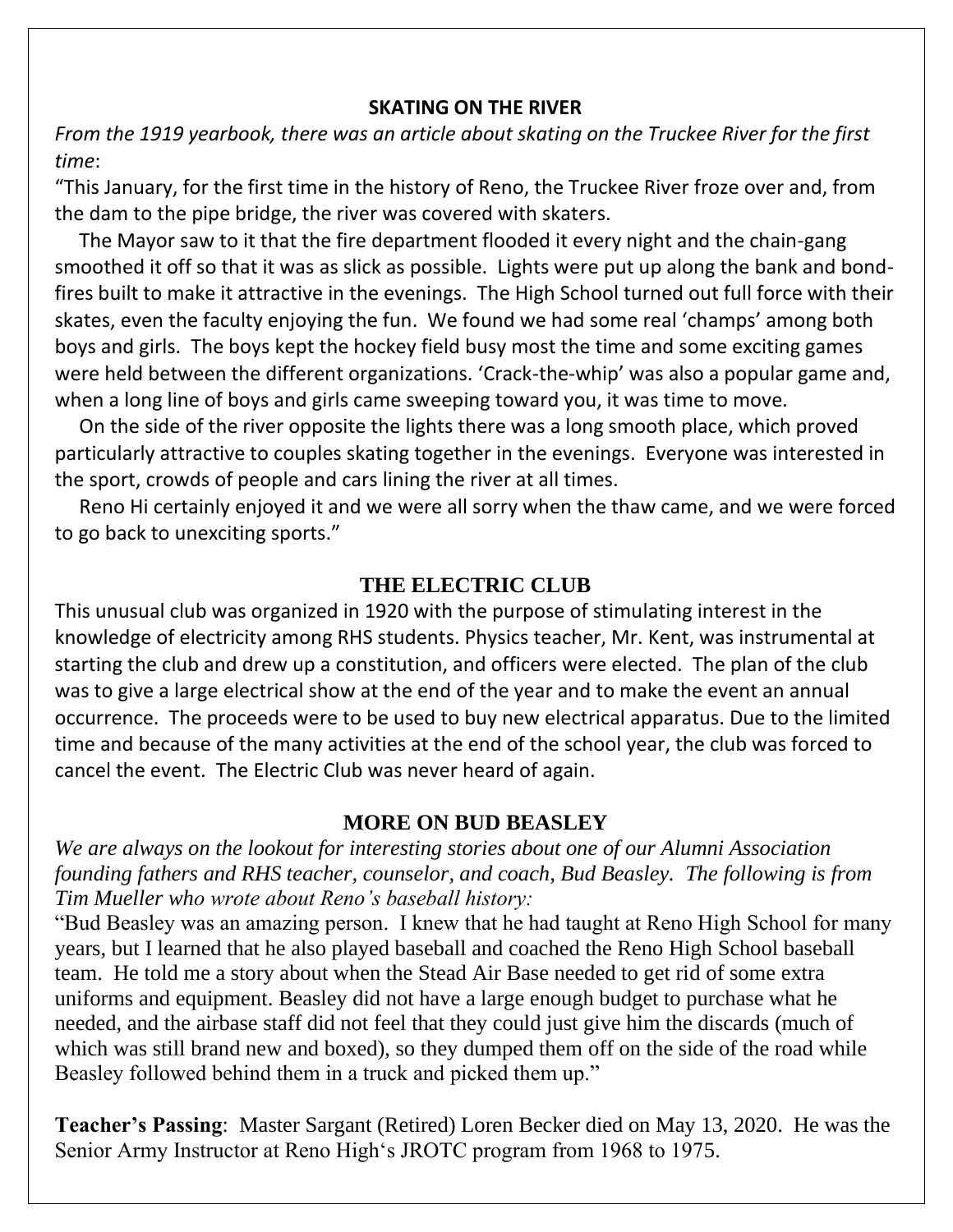#### **2020 CLASS REUNIONS**

Even though the RHSAA All-Class Reunion has been cancelled due to the Coronavirus, the status of all planned reunions are as follows:

| Year | Contact                | phone                                                                         | Date      | e-mail                       |
|------|------------------------|-------------------------------------------------------------------------------|-----------|------------------------------|
| 1950 | Joanne Kimball         | 786-0823                                                                      | Aug $15$  | jmk1265@sbcglobal.net        |
| 1951 | Betty Jo Baker         | 851-3203                                                                      | Aug $15$  | jilreno@gmail.com            |
| 1952 | <b>Roger Trounday</b>  | 853-7929                                                                      | Aug $15$  |                              |
| 1953 | <b>Joanne Petre</b>    | 323-7770                                                                      | Sep 19    | joannepetre@gmail.com        |
| 1955 | Linda Church           | 972-0671                                                                      | Aug $15$  |                              |
| 1956 | Jerry Smith            | 826-8994                                                                      | Oct       | geraldsmith38@gmail.com      |
| 1965 | <b>Barbara Gardner</b> | 853-5341                                                                      | Cancelled | barbaragardner@sbcglobal.net |
| 1970 | <b>Sharon Thompson</b> |                                                                               | Cancelled |                              |
| 1980 | <b>Shelly Marsh</b>    | 533-6672                                                                      | Aug 14-15 |                              |
| 1990 | George Anastassatos    | 527-2517                                                                      | Cancelled |                              |
| 2010 | <b>Caitlin Stewart</b> | If there are any changes to this list, please notify Betty Jo Baker 851-3203. | Cancelled | caitlinmcaninch@gmail.com    |

#### *CLASS REPRESENTATIVES*

We are in need of class representatives for the following classes: **1947, 1948, 1960, 1991, 2004, and 2008.** Please notify Betty Jo Baker if you or know of someone who might be interested in becoming a class rep.

## **Funnies**

1. A police recruit was asked during an exam, "What would you do if you had to arrest your own mother?" His reply, "Call for backup."

- 2. You know you're old when you go to bed at the time you used to go out.
- 3. I've expanded my skills….I can now forget what I'm doing while I'm actually doing it.
- 4. Good Moms let you lick the beaters. Great Moms turn them off first.
- 5. Told my wife I wanted to be cremated. She made me an appointment for Tuesday.

6. I finally realized it! People are prisoners of their phones. That's why they are called cell phones.

7. A million kids want to clean up the Earth. A million parents would love it if it started with their bedroom.

8. I thought the dryer made my clothes shrink. Turns out it was the refrigerator.

9. I asked my grandpa, "After 65 years, you still call grandma darling, beautiful, and honey. What's the secret? He said, "I forgot her name 5 years ago and I'm scared to ask her."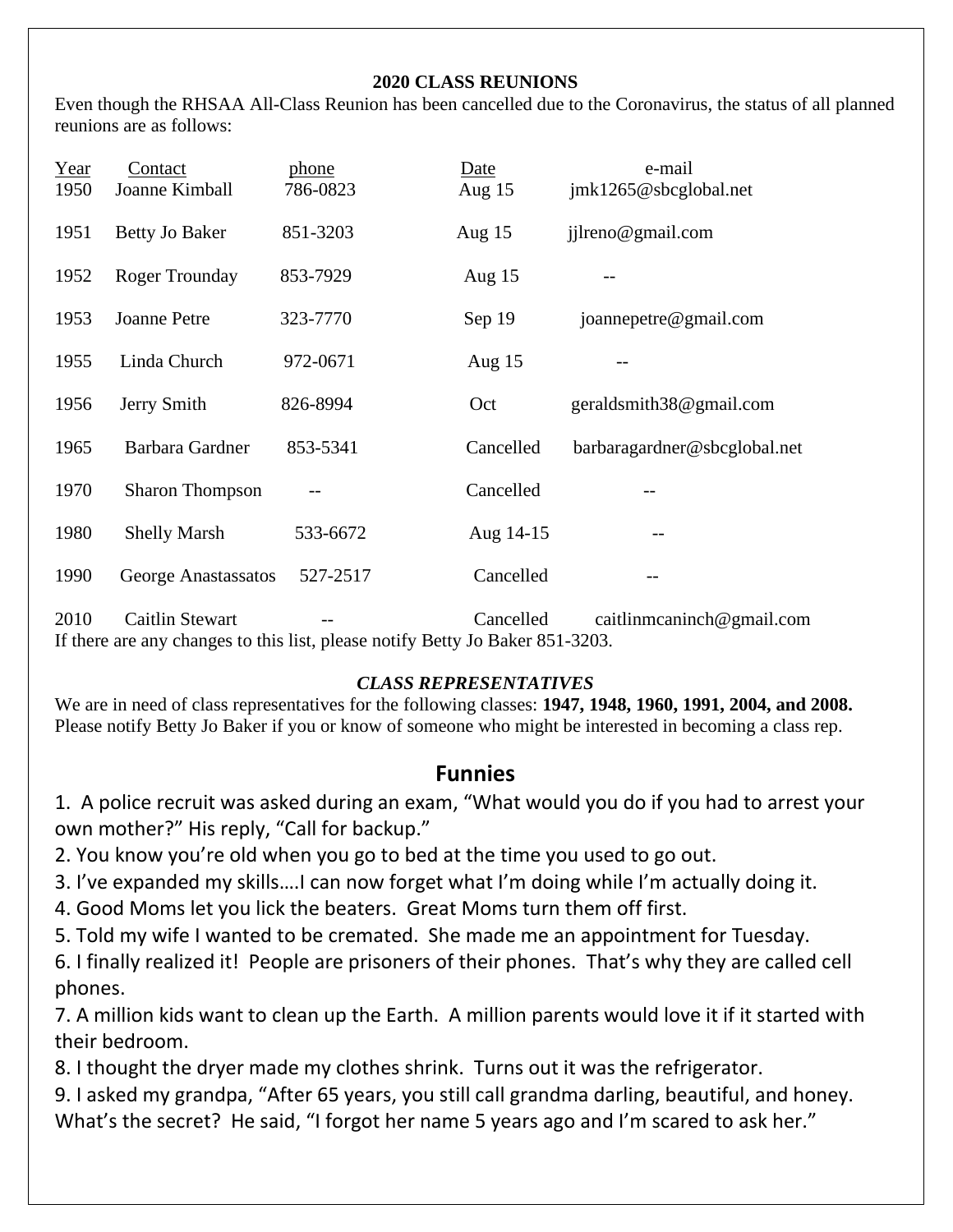

The purpose of this non-profit association shall be to identify and recognize the accomplishments of the alumni, students, and staff of Reno High School. Equal attention shall be paid to academic and non-academic phases of high school activity, in order that a well-balanced picture may be presented to the public. Your information will be entered into our database for future use and never given to anyone without your permission.

| Current Last Name: Middle Init.: First Name:                                                                                                                      |                                |  |  |  |  |  |  |
|-------------------------------------------------------------------------------------------------------------------------------------------------------------------|--------------------------------|--|--|--|--|--|--|
| Class of: Years attended From: To:                                                                                                                                |                                |  |  |  |  |  |  |
|                                                                                                                                                                   |                                |  |  |  |  |  |  |
|                                                                                                                                                                   |                                |  |  |  |  |  |  |
| Home Phone: Cell phone: Cell phone:                                                                                                                               |                                |  |  |  |  |  |  |
| E-mail address:                                                                                                                                                   |                                |  |  |  |  |  |  |
| If an acministrator or staff, years worked. From: To: Cocupation: Community of an acministrator or staff, years worked. From: To: Cocupation:<br>Retired? Yes_No_ |                                |  |  |  |  |  |  |
|                                                                                                                                                                   | <b>Membership Fee</b>          |  |  |  |  |  |  |
| $\rightarrow$                                                                                                                                                     | $\{circle one\}$               |  |  |  |  |  |  |
|                                                                                                                                                                   | 1Yr 2Yr 3Yr 5Yr                |  |  |  |  |  |  |
|                                                                                                                                                                   | Individual \$20 \$35 \$50 \$75 |  |  |  |  |  |  |
|                                                                                                                                                                   | Couple \$30 \$58 \$80 \$125    |  |  |  |  |  |  |
|                                                                                                                                                                   | Individual Life Member\$300.00 |  |  |  |  |  |  |
|                                                                                                                                                                   | Couple Life member\$500.00     |  |  |  |  |  |  |
|                                                                                                                                                                   |                                |  |  |  |  |  |  |
| Would you like to be involved in RHSAA? Yes No                                                                                                                    |                                |  |  |  |  |  |  |
| If Yes, would you like to be officer, board member, trustee or volunteer? YES NO                                                                                  |                                |  |  |  |  |  |  |
| What would you be willing to help with?{Museum, membership, yearbooks, etc.}                                                                                      |                                |  |  |  |  |  |  |
| I hereby authorize duly elected RHSAA trustees to spend non-designated funds as they deem appropriate.                                                            |                                |  |  |  |  |  |  |
| Signature:                                                                                                                                                        |                                |  |  |  |  |  |  |